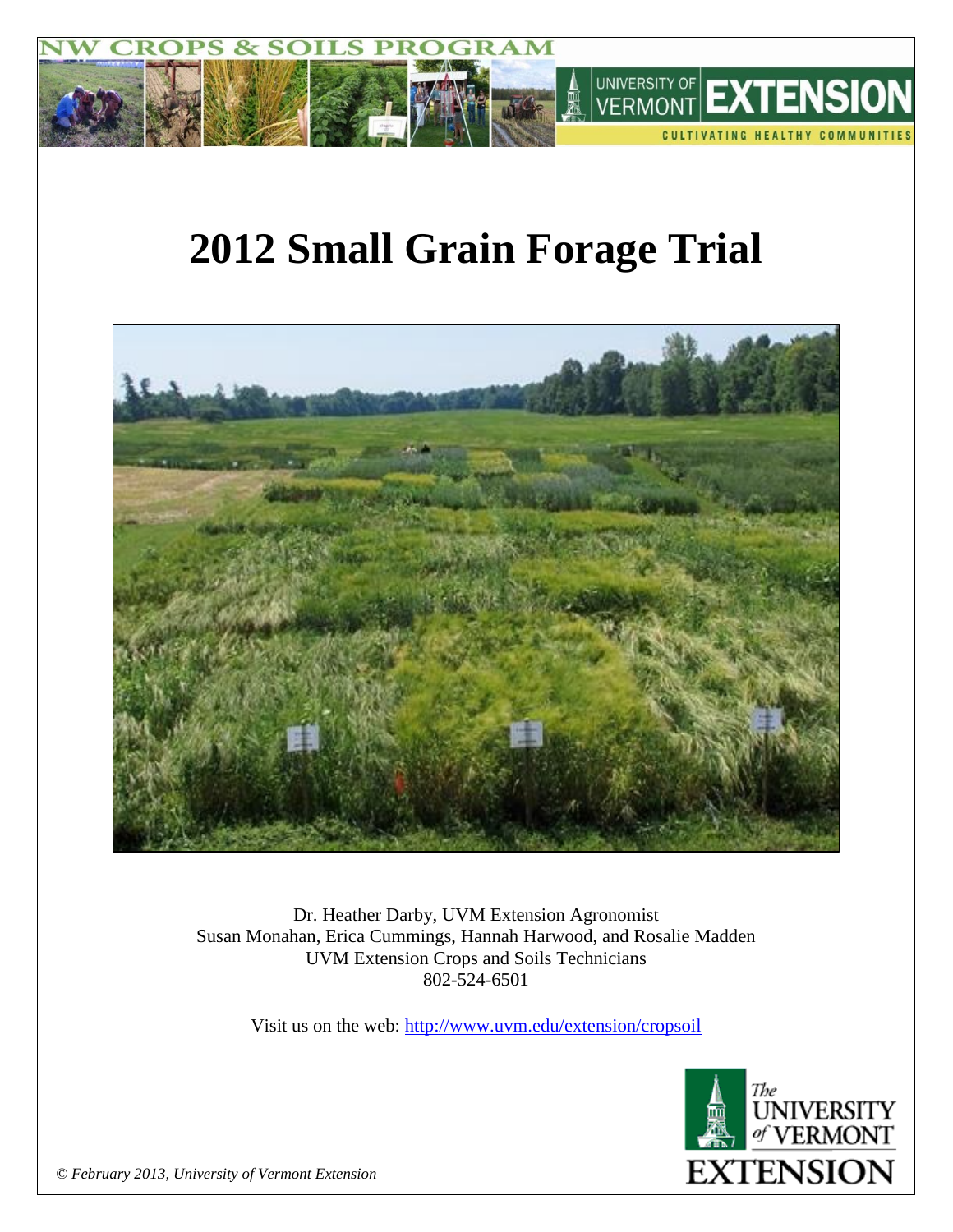#### **2012 VERMONT SMALL GRAIN FORAGE TRIAL**

Dr. Heather Darby, University of Vermont Extension heather.darby[at]uvm.edu

# **INTRODUCTION**

Spring cereal grains such as oats, barley, triticale and wheat can have the potential to provide high yield and quality feed for livestock. These cool season annuals can provide early season grazing, as well as high quality stored feed. Spring grains are generally planted in mid to late April and can be harvested at various stages of development. In addition, production of high quality forage in the early season can improve the level of beneficial fats (i.e. Omege-3) in the milk. The objective of this project was to evaluate yield and quality of various spring grain species harvested in the vegetative, boot or soft dough stage. The overall goal of this project is to help organic dairy producers reduce their reliance on expensive concentrates through the production of a variety of high quality annual forages. The data presented here is from one replicated research trial in Vermont. Crop performance data from additional tests in different locations, and often over several years, should be compared before you make conclusions. This project was supported through the Organic Valley Farmers Advocating for Organics fund.

## **METHODS**

In 2012, a small grain forage trial was conducted at Borderview Research Farm in Alburgh, VT (Table 1). The previous crop in this location was sunflowers, and the seedbed was prepared by conventional tillage methods. The field was disked and spike-toothed harrowed in late March to prepare for planting. Plots were planted with a six-inch Kincaid cone seeder on 6-Apr at a seeding rate of 125 lbs/acre. The varieties and seed source are listed in Table 2. Each treatment was harvested at four development stages: vegetative stage, boot stage, soft dough stage and grain. Subsamples of approximately 2.5 ft<sup>2</sup> were cut to the ground, dried at  $40^{\circ}$ C, and weighed to determine dry matter yield. Oven dry samples were coarsely ground with a Wiley mill (Thomas Scientific, Swedesboro, NJ) and sent to Cumberland Valley Analytical Services, Inc. (Hagerstown, MD) for quality analysis. Results were analyzed with an analysis of variance or with a Tukey-Kramer method of comparison in SAS (Cary, NC).

| <b>Trial Information</b> | <b>Borderview Research Farm</b>   |
|--------------------------|-----------------------------------|
|                          | Alburgh, VT                       |
| Soil type                | Benson rocky silt loam            |
| Previous crop            | <b>Sunflowers</b>                 |
| Row width (in.)          | 6                                 |
| Planting date            | 6-Apr                             |
| Harvest dates:           |                                   |
| Vegetative               | $6$ -Jun                          |
| <b>Boot</b>              | 6-Jun (Barley)                    |
|                          | 11-Jun (Oats, Triticale, Wheat)   |
|                          | 25-Jun (Forage Oats)              |
| Soft Dough               | 2-Jul (Barley)                    |
|                          | 6-Jul (Oats)                      |
|                          | 10-Jul (Wheat)                    |
|                          | 19-Jul (Triticale)                |
|                          | 23-Jul (Forage Oats)              |
| Grain                    | $3-Aug$                           |
| Seeding rate             | 125 lbs/acre                      |
| Tillage methods          | Mold board plow, disk, and spike- |
|                          | toothed harrow                    |

#### **Table 1. General plot management.**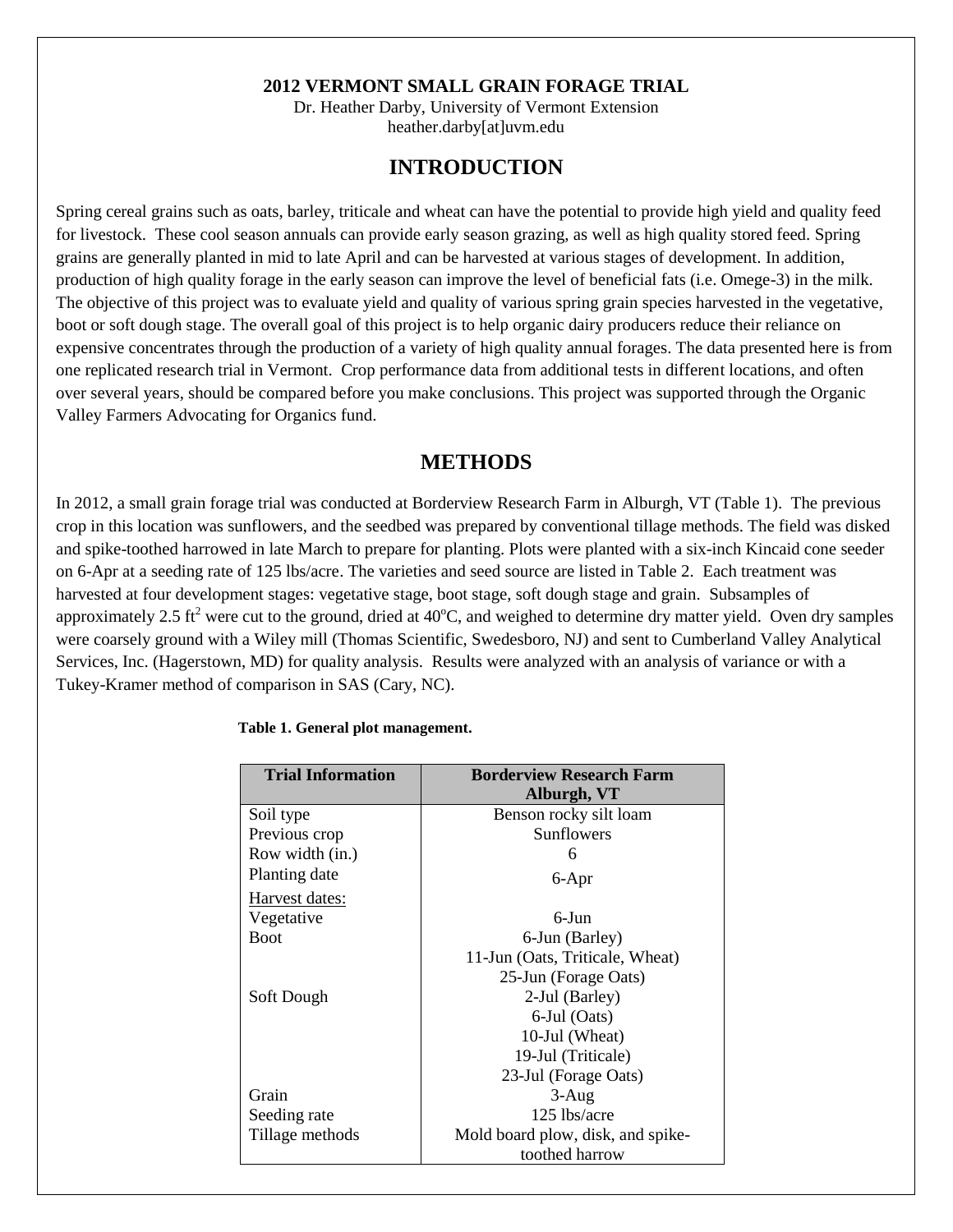#### **SILAGE QUALITY**

Silage quality was analyzed by Cumberland Valley Analytical Forage Laboratory in Hagerstown, Maryland. Plot samples were dried, ground and analyzed for crude protein (CP), acid detergent fiber (ADF), neutral detergent fiber (NDF) and various other nutrients. The Nonstructural Carbohydrates (NSC) and Total Digestible Nutrients (TDN) were calculated from forage analysis data. Performance indices such as Net Energy for Lactation (NEL) were calculated to determine forage value. Mixtures of true proteins, composed of amino acids and non-protein nitrogen make up the crude protein (CP) content of forages. The bulky characteristics of forage come from fiber. Forage feeding values are negatively associated with fiber since the less digestible portions of the plant are contained in the fiber fraction. The detergent fiber analysis system separates forages into two parts: cell contents, which include sugars, starches, proteins, non-protein nitrogen, fats and other highly digestible compounds; and the less digestible components found in the fiber fraction. The total fiber content of forage is contained in the neutral detergent fiber (NDF). Chemically, this fraction includes cellulose, hemicellulose and lignin. Recently, forage testing laboratories have begun to evaluate forages for NDF digestibility. Evaluation of forages and other feedstuffs for NDF digestibility is being conducted to aid prediction of feed energy content and animal performance. Research has demonstrated that lactating dairy cows will eat more dry matter and produce more milk when fed forages with optimum NDF digestibility. Forages with increased NDF digestibility (dNDF) will result in higher energy values, and perhaps more importantly, increased forage intakes. Forage NDF digestibility can range from 20 – 80%. The NSC or non-fiber carbohydrates (NFC) include starch, sugars and pectins.

Fatty acid content and profile of the feed samples were analyzed using a modified version of the direct transesterification method developed by Sukhija and Palmquist (1988). In brief, 1 mL of internal standard (1 mg C13:0 TAG/mL acetone), 2 mL of toluene, and 2 mL of 2% methanolic  $H_2SO_4$  acid were added to 500 mg of ground feed composites samples. The solution was heated at  $50^{\circ}$ C overnight. After cooling the samples to room temperature, 5 mL of 6% KHCO<sub>3</sub> solution and 1 mL of hexane were added. The samples were mixed and centrifuged at 500 x *g* for 5 min. The resulting hexane layer was dried and cleaned over a mixture of Na<sub>2</sub>SO<sub>4</sub> and charcoal. An aliquot of the solution, containing the fatty acid methyl esters (FAME), was taken for GLC analysis. The analysis of FAME extracts was performed on a GC-2010 gas chromatograph (Shimadzu, Kyoto, Japan) equipped with a split injector, a flame ionization detector, an autosampler (model AOC-20s; Shimadzu), and a 100 m CP-Sil 88 fused-silica capillary column (100 m  $\times$  0.25 mm i.d.  $\times$  0.2  $\mu$ m film thickness; Varian Inc., Palo Alto, CA) The injector and detector were both maintained at 250°C. Hydrogen was used as carrier gas at a linear velocity of 30 cm/sec. The sample injection volume was 1 μL at a split ratio of 1:50. The oven program used was: initial temperature of 45°C held for 4 min, programmed at 13°C/min to 175°C held for 27 min, then programmed at 4°C/min to 215°C held for 35 min. Integration and quantification was based on the FID response and achieved with GC solution software (version 2.30.00, Shimadzu, Kyoto, Japan). Identification of FAME was accomplished by comparison of relative retention times with commercial FAME standards. Total fatty acid content was determined using C13:0 as an internal standard. The fatty acid results were expressed as percentages (weight/weight) of fatty acids detected with a chain length between 10 and 24 carbon atoms. The lowest level of detection was <0.001g/100g fatty acids and is reported as not detectable (ND).

| <b>Type</b>             | <b>Variety</b>            | <b>Company</b>               |
|-------------------------|---------------------------|------------------------------|
| <b>Forage Barley</b>    | Kawartha                  | Eldred Hay and Grain Company |
| <b>Grain Barley</b>     | Traditional               | Semican                      |
| Forage Oats             | Everleaf                  | King's AgriSeeds             |
| <b>Grain Oats</b>       | Tack                      | Albert Lea Seedhouse         |
| <b>Forage Triticale</b> | Tritical <sup>®</sup> 141 | Syngenta Cereals             |
| Hard Red Wheat          | Magog                     | Semican                      |
| Hard Red Wheat          | Sy Soren                  | Albert Lea Seedhouse         |

 **Table 2. Small grain forage varieties and seed source.**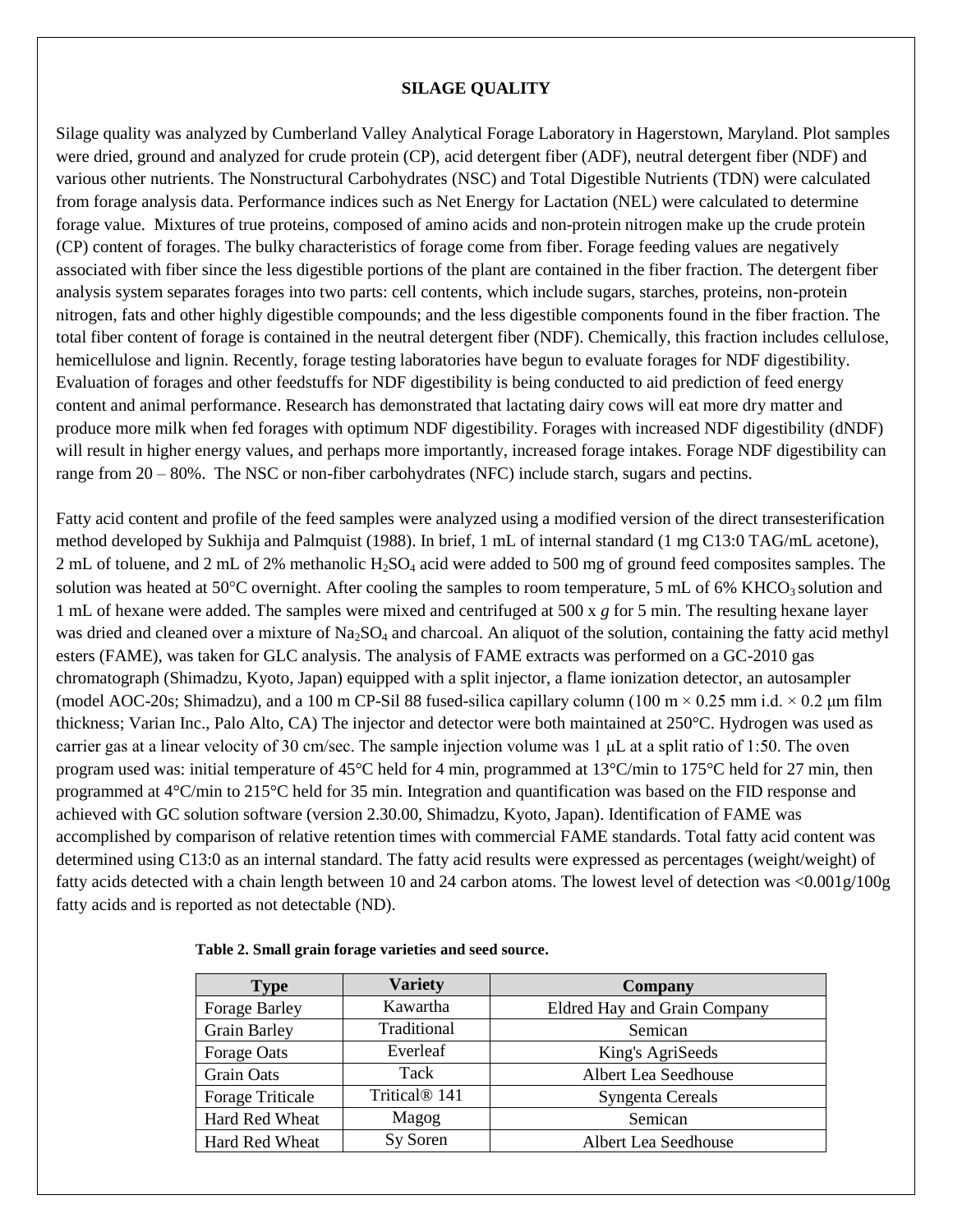#### **LEAST SIGNIFICANT DIFFERENCE (LSD)**

Variations in yield and quality can occur because of variations in genetics, soil, weather and other growing conditions. Statistical analysis makes it possible to determine whether a difference among varieties is real, or whether it might have occurred due to other variations in the field. At the bottom of each table, a LSD value is presented for each variable (i.e. yield). Least Significant differences (LSD's) at the 10% level of probability are shown. Where the difference between two treatments within a column is equal to or greater than the LSD value at the bottom of the column, you can be sure in 9 out of 10 chances that there is a real difference between the two varieties. Treatments that were not significantly lower in performance than the highest value in a particular column are indicated with an asterisk. In the example below, A is significantly different from C but not from B. The difference between A and B is equal to 1.5, which is less than the LSD value of 2.0. This means that these varieties did not differ in yield. The difference between A and C is equal to 3.0, which is greater than the LSD value of 2.0. This means that the yields of these varieties were significantly different from one another. The asterisk indicates that B was not significantly lower than the top yielding variety.

| <b>Variety</b> | Yield  |
|----------------|--------|
| A              | 6.0    |
| B              | $7.5*$ |
| C              | ዓ በ*   |
| LSD            | 2.0    |

## **RESULTS AND DISCUSSION**

Seasonal precipitation and temperature recorded at a weather station in Alburgh, VT are shown in Table 3. The 2012 growing season was warmer and drier than normal, especially in the months of June and July. From April to July, there was an accumulation of 3547 Growing Degree Days (GDDs) in Alburgh, which is 195 GDDs higher than the 30-year average. A warmer and drier early spring allowed for an exceptionally early planting date for the spring grains.

| Alburgh, VT                         | April   | <b>May</b> | June    | July    | <b>August</b> |
|-------------------------------------|---------|------------|---------|---------|---------------|
| Average Temperature (F)             | 44.9    | 60.5       | 67.0    | 71.4    | 71.1          |
| Departure from Normal               | 0.10    | 4.10       | 1.20    | 0.80    | 2.30          |
|                                     |         |            |         |         |               |
| Precipitation <sup>*</sup> (inches) | 2.64    | 3.90       | 3.22    | 3.78    | 2.92          |
| Departure from Normal               | $-0.18$ | 0.45       | $-0.47$ | $-0.37$ | $-0.99$       |
|                                     |         |            |         |         |               |
| Growing Degree Days (base 32)       | 396     | 884        | 1046    | 1221    | 1241          |
| Departure from Normal               | 12.0    | 128        | 32.0    | 23.0    | 102           |

**Table 3. Seasonal weather data collected in Alburgh, VT, 2012.**

Based on Davis Instruments Vantage pro2 weather station with Weatherlink data logger.

Historical averages for 30 years of NOAA data (1981-2010).

\* Precipitation data for Jun-Aug 2012 based on Northeast Regional Climate Center data from observation station in Burlington, VT.

#### **Species x Harvest Stage Interactions**

There were species by harvest stage interactions for each of the fatty acid parameters tested. It is helpful to look at a graph of the data in order to understand the effects of both species and harvest stage. The total fatty acid concentration of Everleaf oats was higher than wheat and triticale in the vegetative and soft dough stage (Figure 1). However, during the boot stage, total fatty acid concentrations were relatively similar across forage species. Overall, levels of omega 3 FA decreased with maturity for each forage species (Figure 2).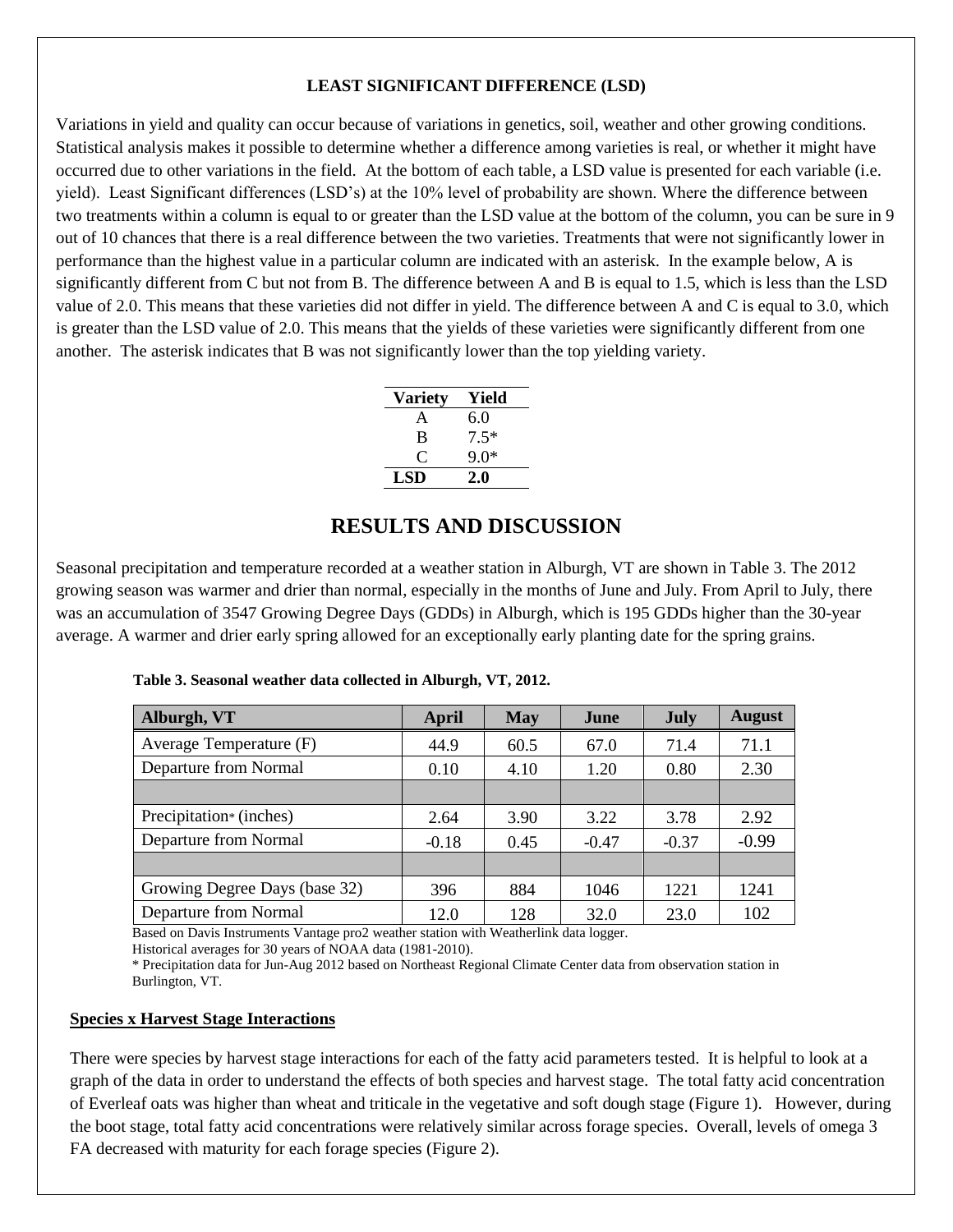





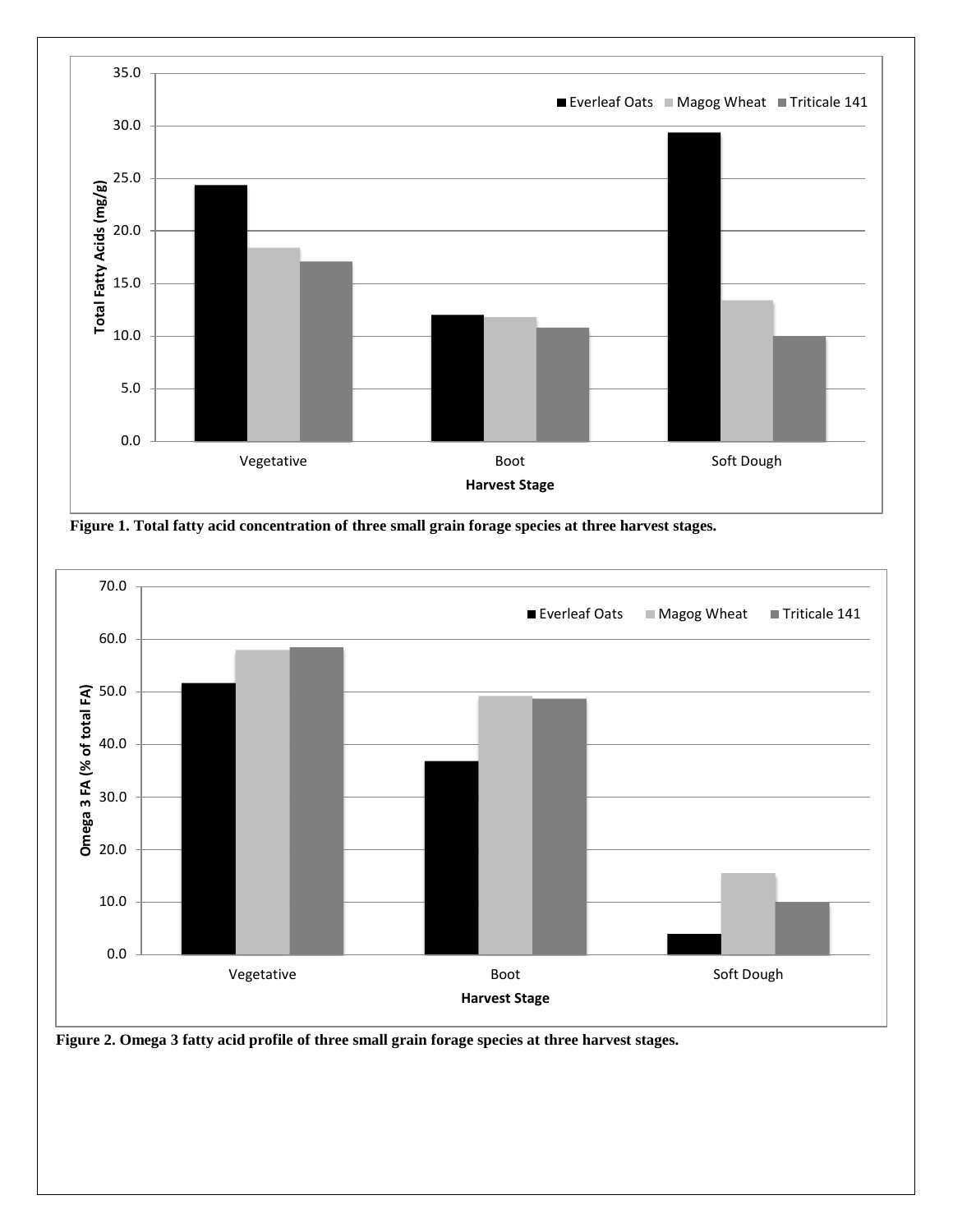#### **Harvest Stage**

Comparing harvest stages, forage harvested in the soft dough stage yielded the greatest quantity of dry matter at 10,730 lbs dry matter acre<sup>-1</sup> (Table 4). Protein levels were highest during the vegetative stage, with a crude protein content of 18.2%. The lowest ADF and NDF levels were seen from the grain harvest, which we would expect since all the straw and chaff and fibrous materials are removed from the grain. Of the three forage harvest, the vegetative stage had the lowest fiber content and highest fiber digestibility. Fiber content generally increases as plants mature, but the formation of starch in the soft dough stage dilutes overall fiber content. The nonstructural carbohydrates (NSC), net energy for lactation (NEL), and non-fiber carbohydrates (NFC) were highest in the grain, followed by the soft dough stage, as a result of grain fill in the heads. Although the crude protein is highest in the vegetative stage, the additional starch from grain formation improves the overall quality of cereal grains harvested in the soft dough stage.

| <b>Harvest</b>    | <b>DM</b>     | Yield                 | CР            | ADF           | <b>NDF</b>    | dNDF          | <b>Starch</b> | TDN           | <b>NEL</b>     | <b>NFC</b>    | <b>NSC</b>    |
|-------------------|---------------|-----------------------|---------------|---------------|---------------|---------------|---------------|---------------|----------------|---------------|---------------|
|                   | $\frac{6}{9}$ | $lb$ ac <sup>-1</sup> | $\frac{6}{6}$ | $\frac{0}{0}$ | $\frac{6}{9}$ | $\frac{6}{9}$ | $\frac{6}{9}$ | $\frac{6}{6}$ | Mcal $lb^{-1}$ | $\frac{6}{6}$ | $\frac{6}{6}$ |
| Vegetative        | 16.2          | 3295                  | 18.2          | 31.8          | 49.2          | 61.0          | 2.6           | 63.6          | 0.659          | 20.6          | 11.6          |
| <b>Boot</b>       | 8.2           | 4908                  | 14.8          | 35.8          | 56.7          | 59.4          | 2.3           | 61.2          | 0.631          | 18.1          | 10.7          |
| Soft Dough        | 49.1          | 10730                 | 8.9           | 32.9          | 52.5          | 45.4          | 22.4          | 64.2          | 0.663          | 32.7          | 26.0          |
| Grain             | 90.1          | 1510                  | 14.6          | 9.6           | 20.6          | 69.7          | 57.9          | 78.5          | 0.823          | 61.0          | 60.6          |
| <b>Trial Mean</b> | 45.5          | 5250                  | 13.8          | 27.2          | 44.4          | 58.7          | 22.7          | 67.1          | 0.697          | 34.0          | 28.4          |
| p-value           | $\ast$        | $\ast$                | *             | $*$           | $\ast$        | $\ast$        | $\ast$        | $*$           | $\ast$         | $\ast$        | $*$           |

|  |  |  |  |  |  |  |  | Table 4. Cereal grain yield and quality compared across harvest stages. |
|--|--|--|--|--|--|--|--|-------------------------------------------------------------------------|
|--|--|--|--|--|--|--|--|-------------------------------------------------------------------------|

 $*$  p-value <.0001. Statistically analyzed with Tukey-Kramer method of comparison. Top performer is in **bold.**

Total fatty acid concentration averaged across all small grain species was highest in the vegetative stage (Table 5). Interestingly, total FA decreased from 20.0 mg g<sup>-1</sup> to 11.5 in the boot stage, and then increased to 17.6 mg g<sup>-1</sup> in the soft dough stage. However, the level of Omega 3 FAs (profile and concentration) steadily decreased with forage maturity (Figure 3).

|                           | Vegetative | <b>Boot</b> | Soft Dough | Trial mean | <b>LSD</b> |
|---------------------------|------------|-------------|------------|------------|------------|
| $SFA$ (%)                 | 26.2       | $31.7*$     | 27.1       | 28.3       | 1.2        |
| $SFA$ (mg $g^{-1}$ )      | $5.2*$     | 3.6         | 4.5        | 4.4        | 0.3        |
| C16(%)                    | 18.8       | $21.4*$     | 20.5       | 20.2       | 0.7        |
| $C16$ (mg $g^{-1}$ )      | $3.7*$     | 2.4         | 3.4        | 3.2        | 0.3        |
| MUPA(%)                   | 2.7        | 3.3         | 18.8*      | 8.3        | 0.5        |
| $MUPA (mg g-1)$           | 0.6        | 0.4         | $4.1*$     | 1.7        | 0.3        |
| PUFA $(%)$                | $71.3*$    | 65.2        | 54.3       | 63.6       | 1.2        |
| PUFA $(mg g^{-1})$        | $14.3*$    | 7.6         | 9.0        | 10.3       | 1.2        |
| $C18:2$ LA $(\% )$        | 14.6       | 18.6        | $44.0*$    | 25.7       | 1.1        |
| C18:2 LA $(mg g^{-1})$    | 3.0        | 2.2         | $7.5*$     | 4.2        | 0.5        |
| C18:3 LNA (%)             | 55.8*      | 44.7        | 9.6        | 36.7       | 1.7        |
| C18:3 LNA $(mg g^{-1})$   | $11.2*$    | 5.2         | 1.4        | 5.9        | 1.0        |
| Omega 3 FA (%)            | $56.1*$    | 44.9        | 9.8        | 36.9       | 1.7        |
| Omega 3 FA $(mg g^{-1})$  | $11.2*$    | 5.2         | 1.4        | 5.9        | 1.0        |
| Omega 6 FA (%)            | 15.3       | 20.3        | $44.5*$    | 26.7       | 1.1        |
| Omega 6 FA $(mg g^{-1})$  | 3.1        | 2.4         | $7.6*$     | 4.3        | 0.4        |
| Total FA $(mg g^{-1})$    | $20.0*$    | 11.5        | 17.6       | 16.4       | 1.6        |
| Ratio Omega 6: Omega 3 FA | 0.28       | 0.47        | $6.05*$    | 2.26       | 0.40       |

**Table 5. Average forage fatty acid profile (%- in grey) and concentration (mg g-1 -in white) at three harvest stages.**

*SFA Saturated Fatty Acids, MUFA mono-unsaturated fatty acids, PUFA poly-unsaturated fatty acids, LA linoleic acid, LNA linolenic acid.*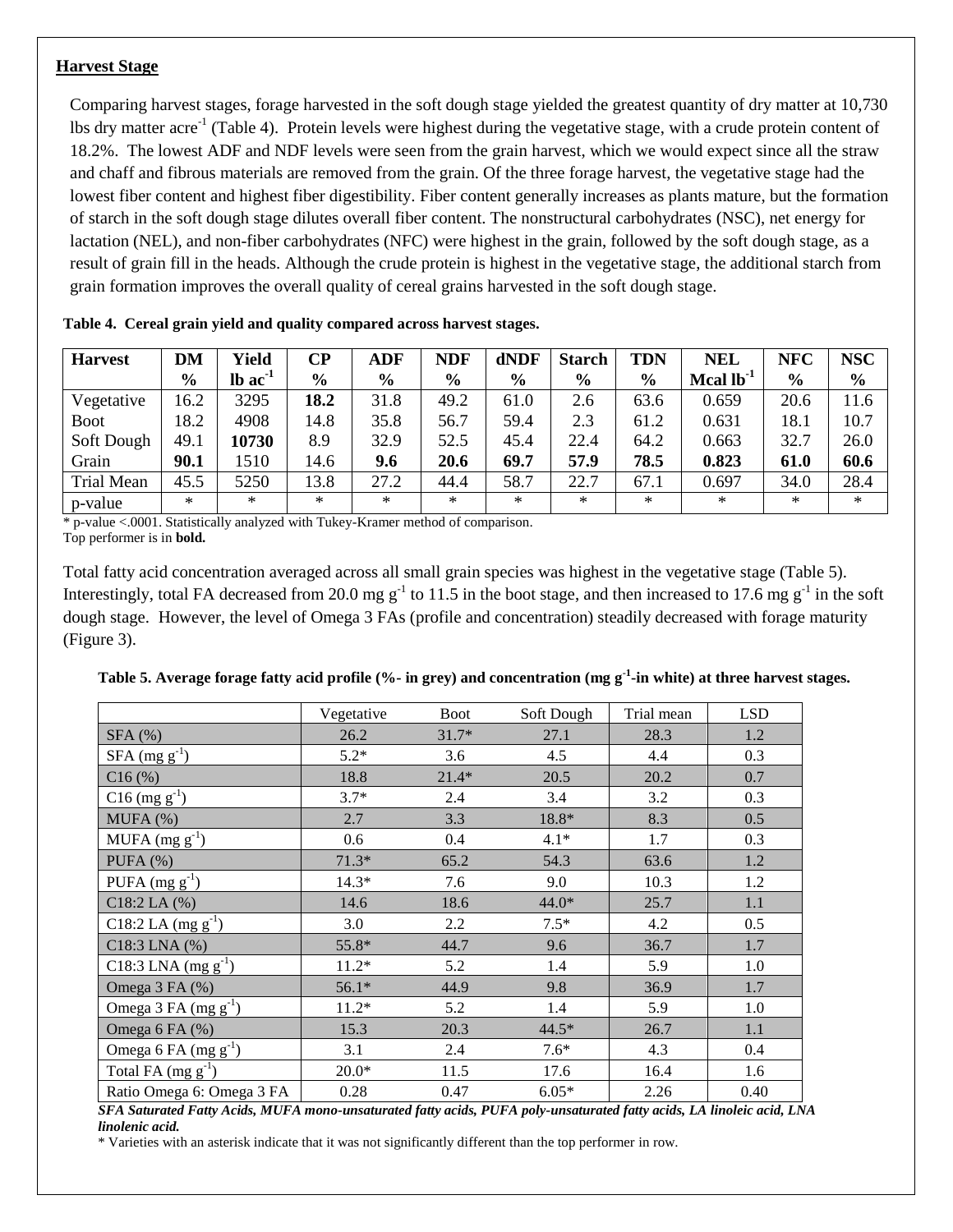

**Figure 3. Fatty acid profile of small grain forages at three harvest stages. Omega 3 fatty acids (shown in solid grey) decreased with forage maturity.** 

#### **Small Grain Forage Species**

Comparing forage species across all harvest stages may not be that useful because the values for grain, which are drastically different than the whole plant forage, are included in the overall value. However, values are presented in Table 6 for comparison. Triticale had the highest overall yields,  $6,156$  lbs  $ac^{-1}$ , while Soren wheat had the highest protein and lowest NDF levels. In general, the two species of barley had the most desirable forage quality characteristics.

| <b>Species</b>            | DM            | Yield                 | $\bf CP$      | <b>ADF</b>    | <b>NDF</b>    | dNDF          | <b>Starch</b> | <b>TDN</b> | <b>NEL</b>     | <b>NFC</b>    | <b>NSC</b>    |
|---------------------------|---------------|-----------------------|---------------|---------------|---------------|---------------|---------------|------------|----------------|---------------|---------------|
|                           | $\frac{0}{0}$ | $lb$ ac <sup>-1</sup> | $\frac{6}{9}$ | $\frac{0}{0}$ | $\frac{0}{0}$ | $\frac{0}{0}$ | $\frac{0}{0}$ | $\%$       | Mcal $lb^{-1}$ | $\frac{0}{0}$ | $\frac{6}{6}$ |
| Kawartha Barley           | 52.0          | 4815                  | 12.1          | 25.1          | 42.8          | 59.3          | 29.8          | 68.5       | 0.711          | 38.7          | 34.4          |
| <b>Traditional Barley</b> | 50.8          | 4822                  | 12.0          | 23.6          | 40.5          | 61.3          | 29.1          | 69.5       | 0.723          | 40.6          | 34.3          |
| <b>Everleaf Oats</b>      | 43.6          | 5683                  | 13.9          | 30.2          | 47.5          | 59.5          | 16.8          | 65.5       | 0.681          | 29.2          | 23.2          |
| <b>Tack Oats</b>          | 40.7          | 5218                  | 12.2          | 32.1          | 49.8          | 55.4          | 16.6          | 64.3       | 0.666          | 29.2          | 23.1          |
| Triticale 141             | 45.3          | 6156                  | 14.0          | 27.9          | 45.9          | 58.3          | 22.8          | 66.2       | 0.684          | 32.4          | 27.9          |
| Magog Wheat               | 44.4          | 4734                  | 15.2          | 26.3          | 42.7          | 59.1          | 22.7          | 67.8       | 0.704          | 34.7          | 28.8          |
| Soren Wheat               | 44.7          | 5106                  | 16.4          | 23.9          | 40.2          | 58.9          | 24.7          | 69.2       | 0.719          | 36.2          | 30.3          |
| <b>Trial Mean</b>         | 45.5          | 5250                  | 13.8          | 27.2          | 44.4          | 58.7          | 22.7          | 67.1       | 0.697          | 34.0          | 28.4          |

**Table 6. Small grain forage yield and quality averaged across four harvest stages (vegetative, boot, soft dough and grain).**

Top performer is in **bold**.

When averaged across harvest stages, Everleaf oats had the highest total FA concentration of any forage species (Table 7). Everleaf oats also had the highest ratio of omega 6 to omega 3 fatty acids (a lower ratio is considered beneficial), and the highest concentration of omega 6s (Figure 4).

**Table 7. Average forage fatty acid profile (%- in grey) and concentration (mg g-1 -in white) at three small grain forage species.**

|                             | <b>Everleaf Oats</b> | Magog Wheat | Triticale 141 | Trial mean | <b>LSD</b> |
|-----------------------------|----------------------|-------------|---------------|------------|------------|
| $SFA$ $%$                   | $30.1*$              | 26.0        | 28.9*         | 28.3       | 1.2        |
| $SFA \, (mg \, g^{-1})$     | $6.1*$               | 3.7         | 3.5           | 4.4        | 0.3        |
| C16(%)                      | $21.5*$              | 19.3        | 19.9          | 20.2       | 0.7        |
| $C16$ (mg g <sup>-1</sup> ) | $4.4*$               | 2.7         | 2.4           | 3.2        | 0.3        |
| MUPA(%)                     | $13.0*$              | 6.0         | 5.9           | 8.3        | 0.5        |
| MUFA $(mg g^{-1})$          | $3.6*$               | 0.8         | 0.7           | 1.7        | 0.3        |
| PUFA $(%)$                  | 57.1                 | $68.2*$     | 65.4          | 63.6       | 1.2        |
| PUFA $(mg g^{-1})$          | $12.3*$              | 10.0        | 8.5           | 10.3       | 1.2        |
| $C18:2$ LA $(%)$            | $25.8*$              | $26.6*$     | 24.8          | 25.7       | 1.1        |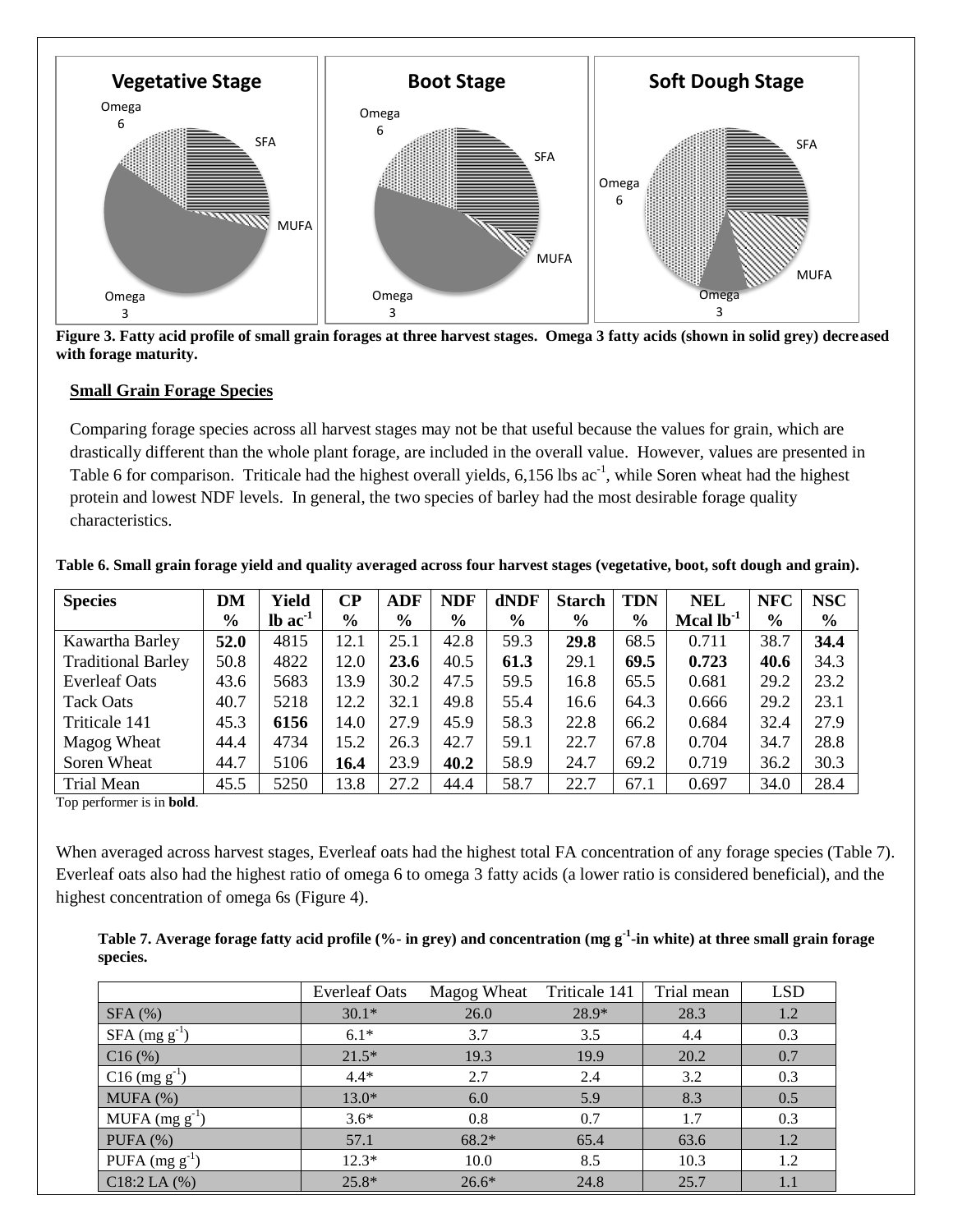| C18:2 LA $(mg g^{-1})$    | $6.1*$  | 3.7     | 2.9  | 4.2  | 0.5       |
|---------------------------|---------|---------|------|------|-----------|
| $C18:3$ LNA $(%)$         | 30.7    | $40.7*$ | 38.8 | 36.7 | 1.7       |
| C18:3 LNA $(mg g^{-1})$   | 6.1     | 6.2     | 5.4  | 5.9  | <b>NS</b> |
| Omega $3$ FA $(\%)$       | 30.8    | $40.9*$ | 39.1 | 36.9 | 1.7       |
| Omega 3 FA $(mg g^{-1})$  | 6.1     | 6.2     | 5.5  | 5.9  | <b>NS</b> |
| Omega $6$ FA $(\%)$       | 26.3    | 27.3    | 26.4 | 26.7 | <b>NS</b> |
| Omega 6 FA $(mg g^{-1})$  | $6.2*$  | 3.8     | 3.0  | 4.3  | 0.4       |
| Total FA (mg $g^{-1}$ )   | $21.9*$ | 14.5    | 12.6 | 16.4 | 1.6       |
| Ratio Omega 6: Omega 3 FA | $3.71*$ | 1.27    | 1.82 | 2.26 | 0.40      |

*SFA Saturated Fatty Acids, MUFA mono-unsaturated fatty acids, PUFA poly-unsaturated fatty acids, LA linoleic acid, LNA linolenic acid.* 

\* Varieties with an asterisk indicate that it was not significantly different than the top performer in row.



**Figure 4. Ratio of Omega 6 to Omega 3 fatty acids of three forage species, averaged across three harvest stages. A lower ratio is considered beneficial.** 

#### **Vegetative Stage Harvest**

Forages were harvested at the vegetative stage to document the value of small grains as a potential early season grazing crop. At the vegetative stage harvest, the highest yielding treatment was Tack oats with  $4183$  lbs dry matter acre<sup>-1</sup> (Table 8). Barley is the fastest maturing spring grain, and unfortunately, vegetative stage harvest of barley was missed. Everleaf oats and Magog and Soren wheat had the highest protein levels, around 19% crude protein (Figure 5). In the vegetative stage, Everleaf forage oats had better quality than the other small grains, with the lowest ADF and NDF levels, and highest non-fiber carbohydrates (NFC) and nonstructural carbohydrates (NSC) levels (Figure 6).

| <b>Vegetative Stage</b> | <b>DM</b>     | Yield        | CР            | <b>ADF</b>    | <b>NDF</b>    | dNDF          | <b>Starch</b> | TDN           | <b>NEL</b>     | <b>NFC</b>    | <b>NSC</b>    |
|-------------------------|---------------|--------------|---------------|---------------|---------------|---------------|---------------|---------------|----------------|---------------|---------------|
|                         | $\frac{6}{9}$ | $lb$ ac $-1$ | $\frac{6}{9}$ | $\frac{6}{9}$ | $\frac{0}{0}$ | $\frac{6}{6}$ | $\frac{6}{6}$ | $\frac{6}{9}$ | Mcal $lb^{-1}$ | $\frac{6}{9}$ | $\frac{6}{9}$ |
| <b>Everleaf Oats</b>    | 12.4          | 3180         | 19.9*         | $29.0*$       | 42.7          | 60.3          | 2.8           | 65.2          | 0.678          | $23.7*$       | $12.7*$       |
| <b>Tack Oats</b>        | 14.4          | 4183         | 15.0          | 33.2          | 51.7          | 61.9          | 2.2           | 62.6          | 0.648          | $21.6*$       | $12.0*$       |
| Triticale 141           | 15.5          | 3344         | 18.2          | 33.6          | 51.4          | 58.8          | 2.9           | 62.1          | 0.640          | 18.1          | 10.8          |
| Magog Wheat             | 21.2          | 3185         | 18.9*         | 32.2          | 50.4          | 62.6          | 2.2           | 63.7          | 0.660          | 19.3          | 11.1          |
| Soren Wheat             | 17.5          | 2582         | $19.1*$       | $31.2*$       | 49.6          | 61.5          | 3.0           | 64.6          | 0.670          | 20.4          | 11.4          |
| Veg Stage Mean          | 16.2          | 3295         | 18.2          | 31.8          | 49.2          | 61.0          | 2.6           | 63.6          | 0.659          | 20.6          | 11.6          |
| <b>LSD</b>              | <b>NS</b>     | 759          | 1.23          | 2.67          | 2.84          | <b>NS</b>     | <b>NS</b>     | <b>NS</b>     | <b>NS</b>      | 2.36          | 1.13          |

Varieties with an asterisk indicate that it was not significantly different than the top performer in column (in **bold**). NS - None of the varieties were significantly different from one another.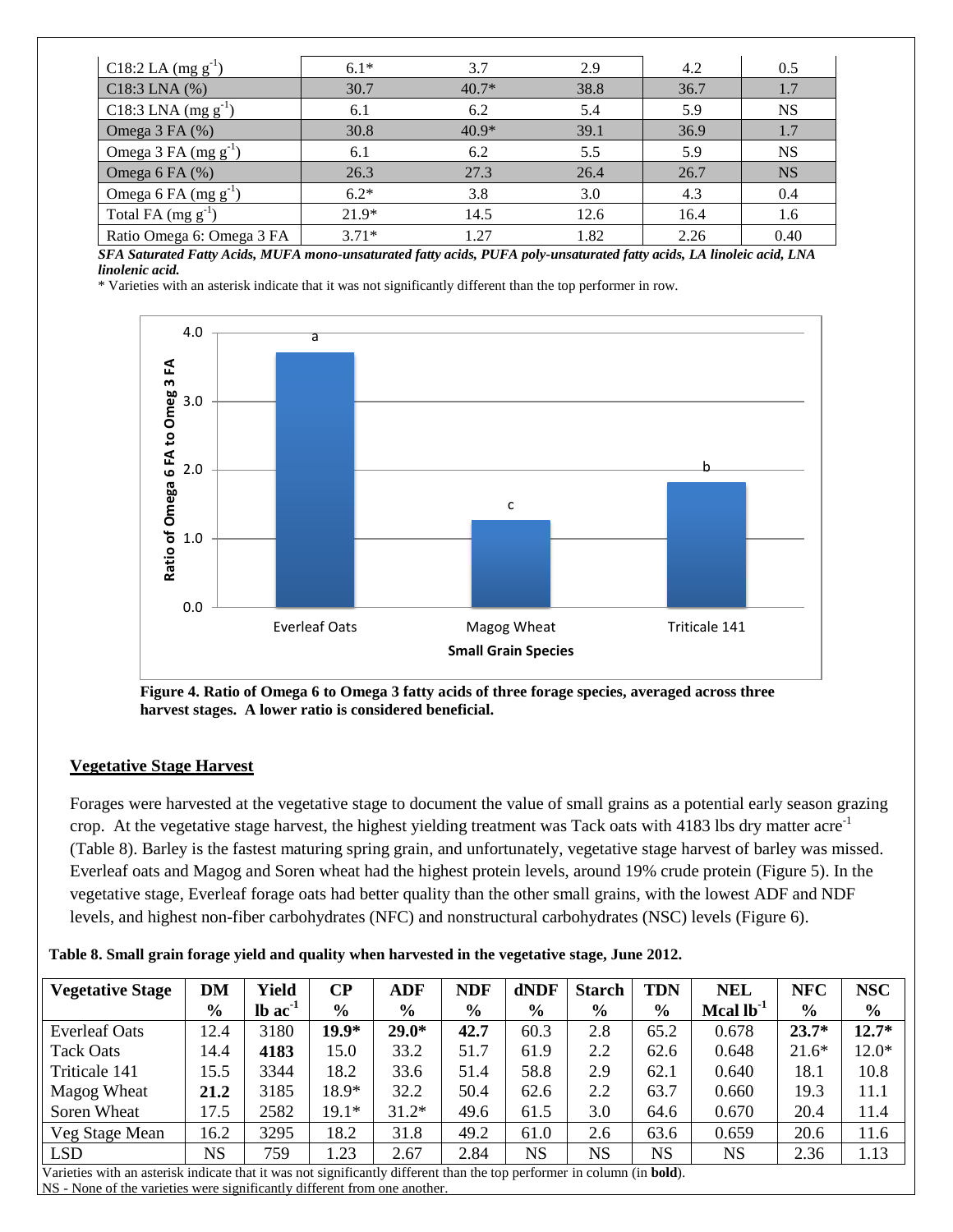

**Figure 5. Yield and protein of small grain forage harvested in the vegetative stage.**  Treatments with the same letter did not differ significantly from one another.



**Figure 6. Acid detergent fiber (ADF), neutral detergent fiber (NDF), and non-structural carbohydrates (NSC) of small grain forage harvested in the vegetative stage.** Treatments with the same letter did not differ significantly from one another*.*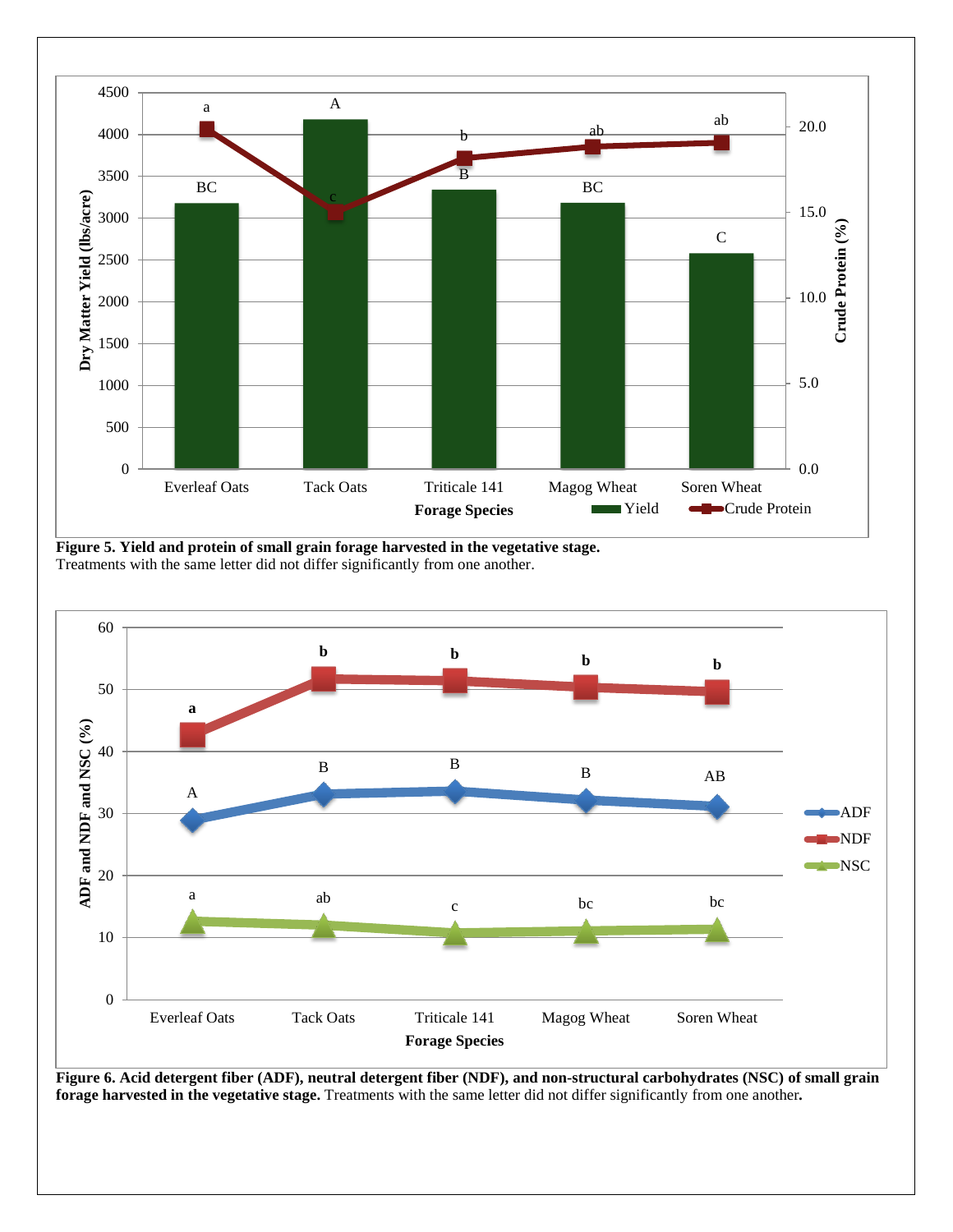In the vegetative stage, Everleaf oats had the highest levels of total FA—24.4 mg  $g^{-1}$  (Table 9). But the omega 3 FA profile was lowest for Everleaf oats compared to wheat and triticale (Figure 7).

|                                  | <b>Everleaf Oats</b> | Magog Wheat | Triticale 141 | Veg Mean | <b>LSD</b> |
|----------------------------------|----------------------|-------------|---------------|----------|------------|
| $SFA$ (%)                        | $29.2*$              | 23.9        | 25.4          | 26.2     | 3.0381     |
| $SFA \text{ (mg g}^{-1})$        | $6.9*$               | 4.3         | 4.3           | 5.2      | 0.888      |
| C16(%)                           | $21.2*$              | 17.5        | 17.7          | 18.8     | 1.7831     |
| $C16$ (mg $g^{-1}$ )             | $5.1*$               | 3.1         | 3.0           | 3.7      | 0.7465     |
| MUFA (%)                         | $3.1*$               | 2.5         | 2.6           | 2.7      | 0.3481     |
| MUFA $(mg g^{-1})$               | $0.8*$               | 0.5         | 0.4           | 0.6      | 0.0996     |
| PUFA $(%)$                       | 67.9                 | 73.8*       | $72.2*$       | 71.3     | 3.2935     |
| PUFA $(mg g^{-1})$               | 16.7                 | 13.7        | 12.5          | 14.3     | <b>NS</b>  |
| $C18:2$ LA $(%)$                 | 15.9*                | $15.*$      | 12.7          | 14.6     | 1.0566     |
| C18:2 LA $(mg g^{-1})$           | $3.9*$               | 2.8         | 2.2           | 3.0      | 0.5591     |
| $C18:3$ LNA $(%)$                | 51.5                 | $57.7*$     | 58.2*         | 55.8     | 4.1665     |
| C18:3 LNA $(mg g^{-1})$          | 12.7                 | 10.7        | 10.0          | 11.2     | <b>NS</b>  |
| Omega 3 FA (%)                   | 51.7                 | 58.0*       | 58.5*         | 56.1     | 4.1412     |
| Omega 3 FA (mg g <sup>-1</sup> ) | 12.8                 | 10.7        | 10.1          | 11.2     | <b>NS</b>  |
| Omega 6 FA (%)                   | $16.2*$              | 15.9*       | 13.7          | 15.3     | 1.1225     |
| Omega 6 FA $(mg g^{-1})$         | $3.9*$               | 2.9         | 2.4           | 3.1      | 0.5685     |
| Total FA $(mg g^{-1})$           | $24.4*$              | 18.4        | 17.1          | 20.0     | 4.4311     |
| Ratio Omega 6: Omega 3 FA        | $0.32*$              | 0.27        | 0.23          | 0.28     | 0.0422     |

**Table 9. Average forage fatty acid profile (%- in grey) and concentration (mg g-1 -in white) of small grains at the vegetative stage.** 

*SFA Saturated Fatty Acids, MUFA mono-unsaturated fatty acids, PUFA poly-unsaturated fatty acids, LA linoleic acid, LNA linolenic acid.* 



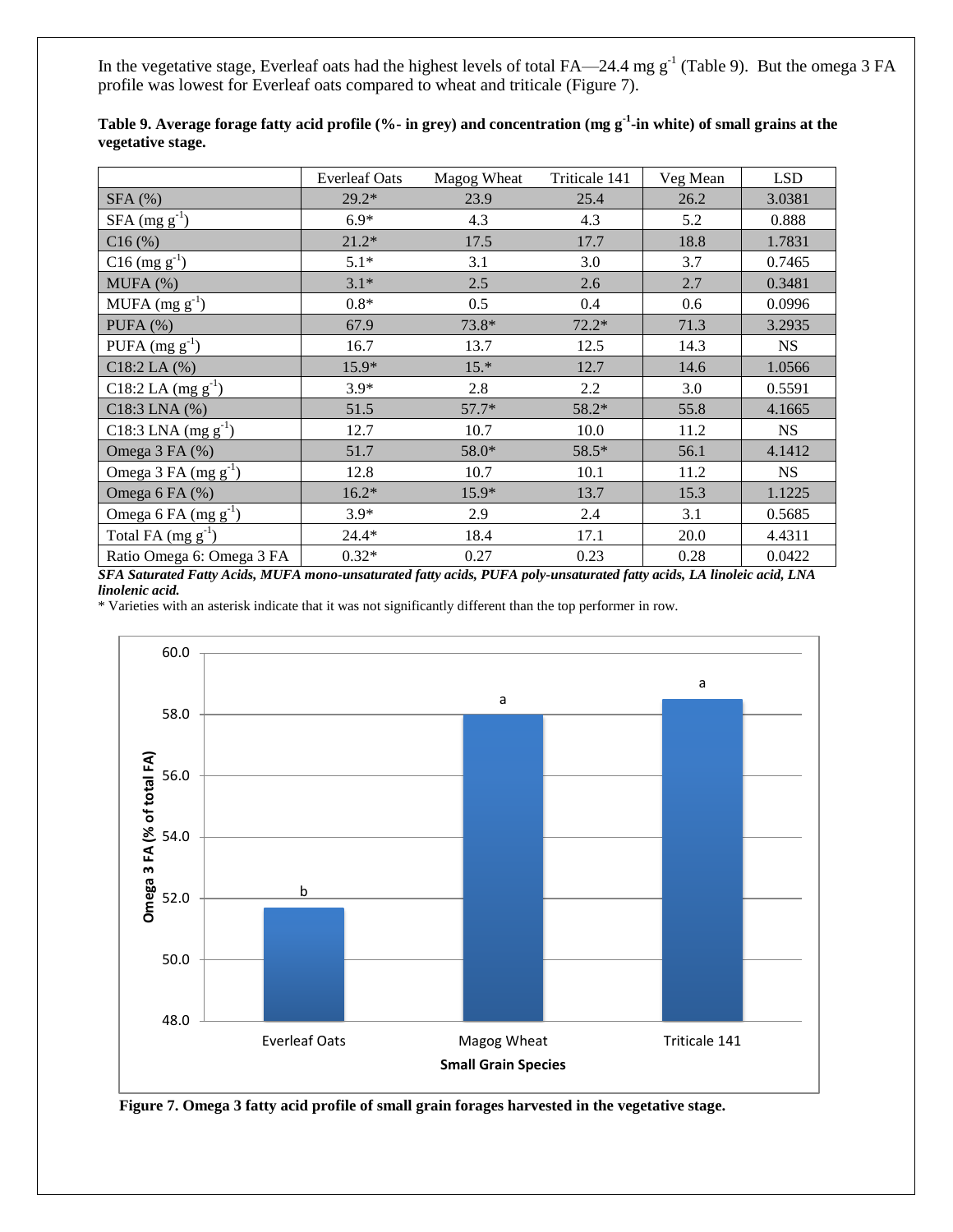#### **Boot Stage Harvest**

In small grain development, the boot stage occurs when the grain head is just barely visible and about to emerge. Everleaf oats had the greatest dry matter yields when harvested in the boot stage,  $6509$  lbs dry matter acre<sup>-1</sup> (Table 10) and Figure 8). Soren wheat and triticale had the highest boot stage protein levels, over 16%. Traditional barley had the lowest boot stage ADF and highest digestible NDF levels (Figure 9). Soren wheat had the lowest NDF levels and highest starch, total digestible nutrients, net energy for lactation and non-fiber carbohydrates.

| <b>Boot Stage</b>         | <b>DM</b> | Yield                 | $\bf CP$      | ADF           | <b>NDF</b>    | dNDF          | <b>Starch</b> | <b>TDN</b>    | <b>NEL</b>     | <b>NFC</b>    | <b>NSC</b>    |
|---------------------------|-----------|-----------------------|---------------|---------------|---------------|---------------|---------------|---------------|----------------|---------------|---------------|
|                           | $\%$      | $lb$ ac <sup>-1</sup> | $\frac{6}{9}$ | $\frac{0}{0}$ | $\frac{6}{9}$ | $\frac{0}{0}$ | $\frac{0}{0}$ | $\frac{0}{0}$ | Mcal $lb^{-1}$ | $\frac{6}{9}$ | $\frac{6}{6}$ |
| Kawartha Barley           | 16.8      | 4350                  | 15.1          | 36.4          | 58.2          | 61.2          | 2.3           | 61.3          | $0.633*$       | 17.1          | 10.5          |
| <b>Traditional Barley</b> | 15.2      | 4094                  | 15.3          | $34.5*$       | $55.7*$       | 64.4          | 1.9           | 62.2          | $0.643*$       | $18.3*$       | 11.0          |
| <b>Everleaf Oats</b>      | 17.4      | 6509*                 | 12.3          | 36.6          | 57.7          | 57.4          | $2.5*$        | 60.9          | 0.630          | $19.6*$       | 10.9          |
| Tack Oats                 | 19.1      | 5631*                 | 12.6          | 37.5          | 58.5          | 55.9          | 2.0           | 59.9          | 0.613          | 18.7*         | 10.6          |
| Triticale 141             | 17.5      | 5346                  | $16.1*$       | $35.4*$       | $56.2*$       | 59.3          | 2.3           | 60.6          | 0.623          | 16.4          | 10.5          |
| Magog Wheat               | 19.7      | 4453                  | 15.7          | 36.0          | $55.8*$       | 59.0          | 2.1           | $61.4*$       | $0.633*$       | $18.2*$       | 10.7          |
| Soren Wheat               | 21.4      | 3973                  | $16.9*$       | $34.6*$       | 54.8*         | 58.4          | $2.9*$        | $62.5*$       | $0.645*$       | $18.4*$       | 10.5          |
| <b>Boot Stage Mean</b>    | 18.2      | 4908                  | 14.8          | 35.8          | 56.7          | 59.4          | 2.3           | 61.2          | 0.631          | 18.1          | 10.7          |
| <b>LSD</b>                | 1.28      | 1057                  | 1.07          | 1.23          | 1.70          | 2.12          | 0.411         | 1.16          | 0.013          | 1.63          | <b>NS</b>     |

**Table 10. Small grain forage yield and quality harvested in the boot stage, June and July 2012.**

\* Varieties with an asterisk indicate that it was not significantly different than the top performer in column (in **bold**).

NS - None of the varieties were significantly different from one another.



**Figure 8. Yield and protein of small grain forage in the boot stage.**  Treatments with the same letter did not differ significantly from one another.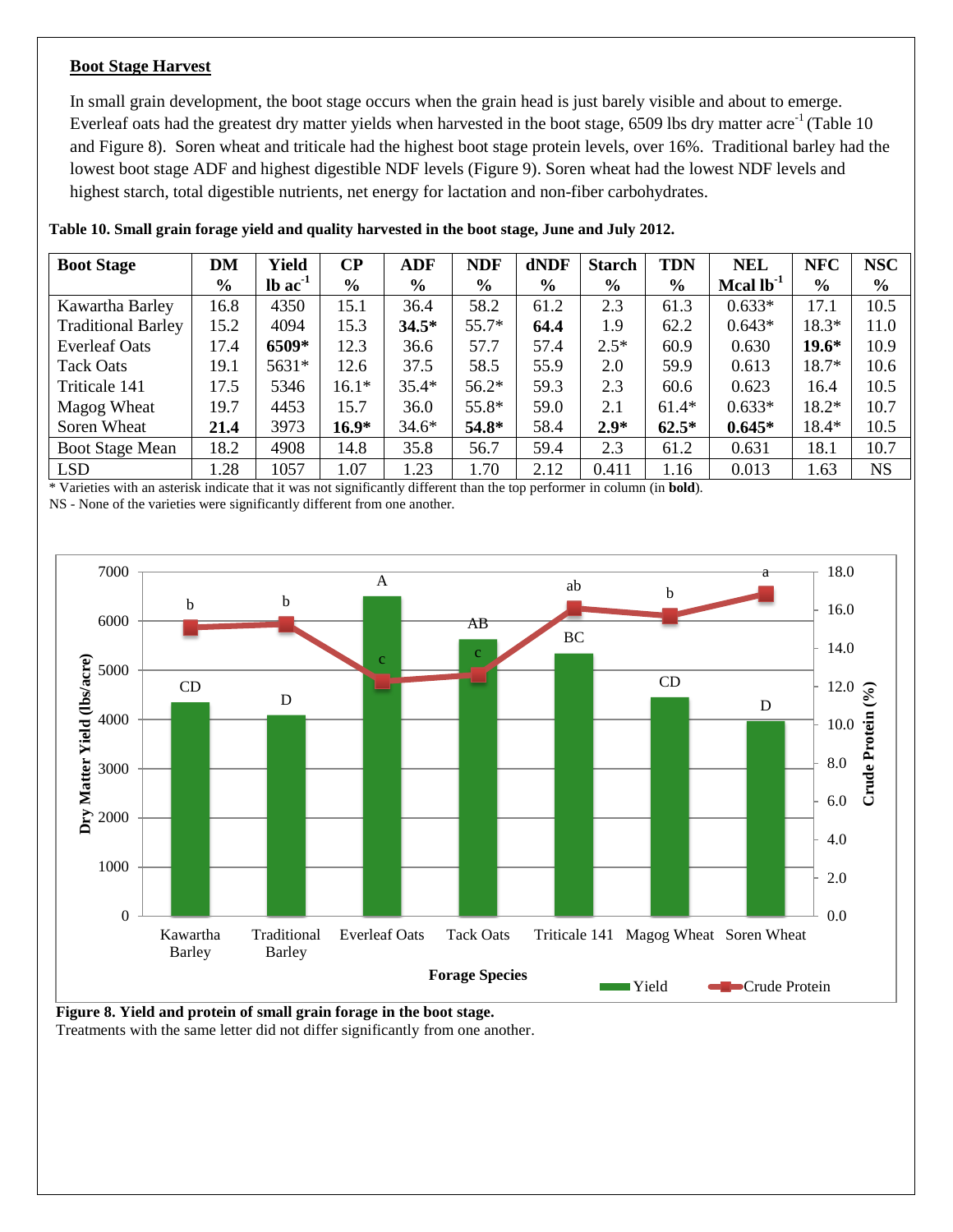

**Figure 9. Acid detergent fiber (ADF), neutral detergent fiber (NDF), and net energy for lactation (NEL) of small grain forage harvested in the boot stage.** Treatments with the same letter did not differ significantly from one another.

In the boot stage, total FA concentrations were similar across forage species (Table 11). Everleaf oats had higher levels of omega 6 FA and a higher ratio of omega 6 to omega 3 FA than wheat and triticale. The omega 3 FA profile for Everleaf oats was over 12 percentage points lower than the omega 3 profile for wheat and triticale (Figure 10).

|                           | <b>Everleaf Oats</b> | Magog Wheat | Triticale 141 | <b>Boot Mean</b> | <b>LSD</b> |
|---------------------------|----------------------|-------------|---------------|------------------|------------|
| $SFA$ (%)                 | $36.8*$              | 27.5        | 30.9          | 31.7             | 1.4        |
| $SFA$ (mg $g^{-1}$ )      | $4.4*$               | 3.2         | 3.3           | 3.6              | 0.6        |
| C16(%)                    | $24.6*$              | 19.4        | 20.2          | 21.4             | 0.7        |
| $C16$ (mg $g^{-1}$ )      | $2.9*$               | 2.3         | 2.1           | 2.4              | 0.4        |
| MUFA (%)                  | 3.6                  | 3.3         | 2.9           | 3.3              | <b>NS</b>  |
| MUFA $(mg g^{-1})$        | $0.4*$               | $0.4*$      | 0.3           | 0.4              | 0.1        |
| PUFA $(%)$                | 59.8                 | $69.4*$     | 66.4          | 65.2             | 1.7        |
| PUFA $(mg g^{-1})$        | 7.2                  | 8.2         | 7.2           | 7.6              | <b>NS</b>  |
| $C18:2$ LA $(%)$          | $21.8*$              | 18.6        | 15.4          | 18.6             | 1.1        |
| C18:2 LA $(mg g^{-1})$    | $2.6*$               | 2.2         | 1.7           | 2.2              | 0.3        |
| $C18:3$ LNA $(%)$         | 36.7                 | 49.0*       | 48.6*         | 44.7             | 2.5        |
| C18:3 LNA $(mg g^{-1})$   | 4.4                  | $5.8*$      | $5.3*$        | 5.2              | $1.0\,$    |
| Omega 3 FA (%)            | 36.8                 | 49.2*       | 48.8*         | 44.9             | 2.5        |
| Omega 3 FA $(mg g^{-1})$  | 4.4                  | $5.9*$      | $5.3*$        | 5.2              | 1.0        |
| Omega 6 FA (%)            | 22.9*                | 20.2        | 17.6          | 20.3             | 1.2        |
| Omega 6 FA $(mg g^{-1})$  | $2.8*$               | 2.4         | 1.9           | 2.4              | 0.3        |
| Total FA $(mg g^{-1})$    | 12.0                 | 11.8        | 10.8          | 11.5             | <b>NS</b>  |
| Ratio Omega 6: Omega 3 FA | $0.62*$              | 0.41        | 0.36          | 0.47             | 0.05       |

| Table 11. Average forage fatty acid profile (%- in grey) and concentration (mg g <sup>-1</sup> -in white) of small grain forages |  |
|----------------------------------------------------------------------------------------------------------------------------------|--|
| harvested in the boot stage.                                                                                                     |  |

*SFA Saturated Fatty Acids, MUFA mono-unsaturated fatty acids, PUFA poly-unsaturated fatty acids, LA linoleic acid, LNA linolenic acid.*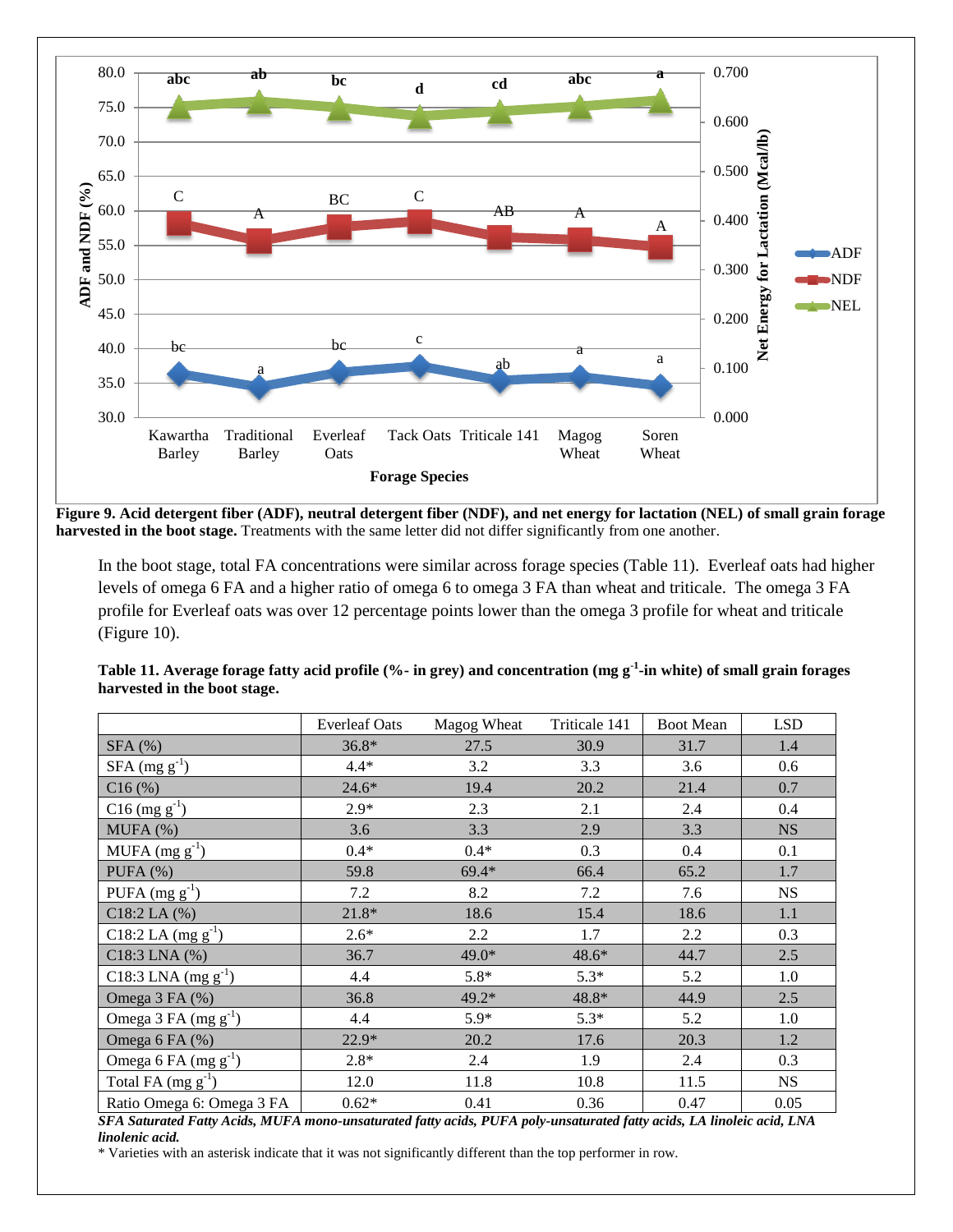

**Figure 10. Omega 3 fatty acid profile of small grain forages harvested in the boot stage.** 

#### **Soft Dough Stage Harvest**

Similar to the boot stage, triticale was the highest yielding treatment when harvested during the soft dough stage (Table 12 and Figure 11). Triticale yielded close to 15,000 lbs dry matter  $\arccos^{-1}$ , which is almost 2700 lbs  $\arccos^{-1}$  more than the next highest yielding treatment, Everleaf oats. Soren wheat had the highest protein levels of the soft dough harvest at 12.0%. Soren wheat also had the highest quality characteristics with the lowest ADF and NDF, and highest starch, TDN, NEL and NSC. The barley varieties also had similarly low ADF and NDF levels and high digestible NDF, and non fiber carbohydrates, as well as high starch, total digestible nutrients, net energy for lactation and nonstructural carbohydrates (Figure 12).

**Table 12. Small grain forage yield and quality harvested at the soft dough stage, July 2012.**

| <b>Soft Dough Stage</b>   | DM            | <b>Yield</b>          | <b>CP</b>     | ADF     | <b>NDF</b>    | dNDF    | <b>Starch</b> | <b>TDN</b>    | <b>NEL</b>     | <b>NFC</b>    | <b>NSC</b>    |
|---------------------------|---------------|-----------------------|---------------|---------|---------------|---------|---------------|---------------|----------------|---------------|---------------|
|                           | $\frac{0}{0}$ | $lb$ ac <sup>-1</sup> | $\frac{6}{9}$ | $\%$    | $\frac{6}{6}$ | $\%$    | $\frac{6}{6}$ | $\frac{6}{9}$ | Mcal $lb^{-1}$ | $\frac{6}{9}$ | $\frac{0}{0}$ |
| Kawartha Barley           | 49.6          | 8993                  | 8.5           | $31.3*$ | 50.8          | 44.9    | $26.1*$       | $64.8*$       | $0.668*$       | $35.2*$       | $29.2*$       |
| <b>Traditional Barley</b> | 47.9          | 8425                  | 7.9           | 28.9*   | $47.1*$       | $48.1*$ | $26.7*$       | $66.2*$       | $0.685*$       | 38.8*         | $30.7*$       |
| <b>Everleaf Oats</b>      | 52.3          | 12140                 | 9.1           | 35.4    | 55.2          | 45.0    | 18.0          | 63.9          | 0.663          | 27.8          | 22.0          |
| <b>Tack Oats</b>          | 37.3          | 10308                 | 7.6           | 37.0    | 55.9          | 40.8    | 17.4          | 62.6          | 0.648          | 28.4          | 21.8          |
| Triticale 141             | 58.9          | 14836                 | 7.5           | 37.4    | 61.0          | $45.5*$ | 20.7          | 60.6          | 0.620          | 28.1          | 22.6          |
| Magog Wheat               | 48.0          | 9028                  | 9.5           | 34.0    | 53.4          | $46.1*$ | 20.2          | 63.7          | 0.658          | 31.8          | 24.4          |
| Soren Wheat               | 50.0          | 11380                 | 12.0          | $26.5*$ | 44.1*         | $47.5*$ | $27.7*$       | $67.8*$       | $0.703*$       | 38.7*         | $31.7*$       |
| Soft Dough Mean           | 49.1          | 10730                 | 8.9           | 32.9    | 52.5          | 45.4    | 22.4          | 64.2          | 0.663          | 32.7          | 26.0          |
| <b>LSD</b>                | 4.32          | 2410                  | .68           | 4.91    | 6.55          | 2.67    | 5.04          | 3.35          | 0.038          | 5.17          | 5.05          |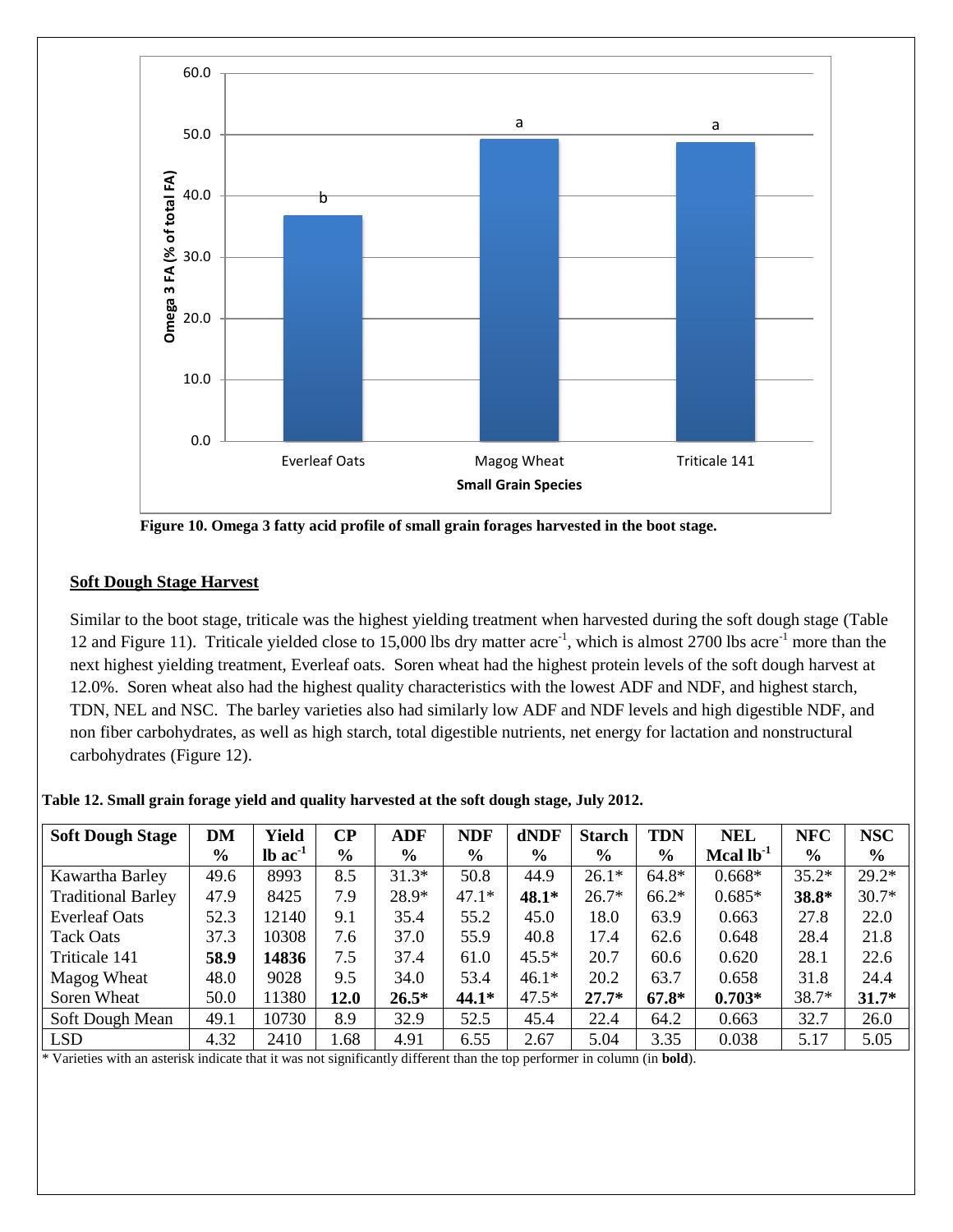

**Figure 11. Yield and crude protein (CP) of small grain forage harvested in the soft dough stage.**  Treatments with the same letter did not differ significantly from one another.



**Figure 12. Acid detergent fiber (ADF), neutral detergent fiber (NDF), and digestible neutral detergent fiber (dNDF) of small grain forage harvested in the soft dough stage.** Treatments with the same letter did not differ significantly from one another.

During the soft dough stage, total fatty acid concentration for Everleaf oats was almost triple that of wheat and triticale (Table 13). However, the ratio of omega 6 to omega 3 fatty acids was also much higher than the other forages. Magog wheat had the highest omega 3 fatty acid profile of the forage species in the soft dough stage (Figure 13).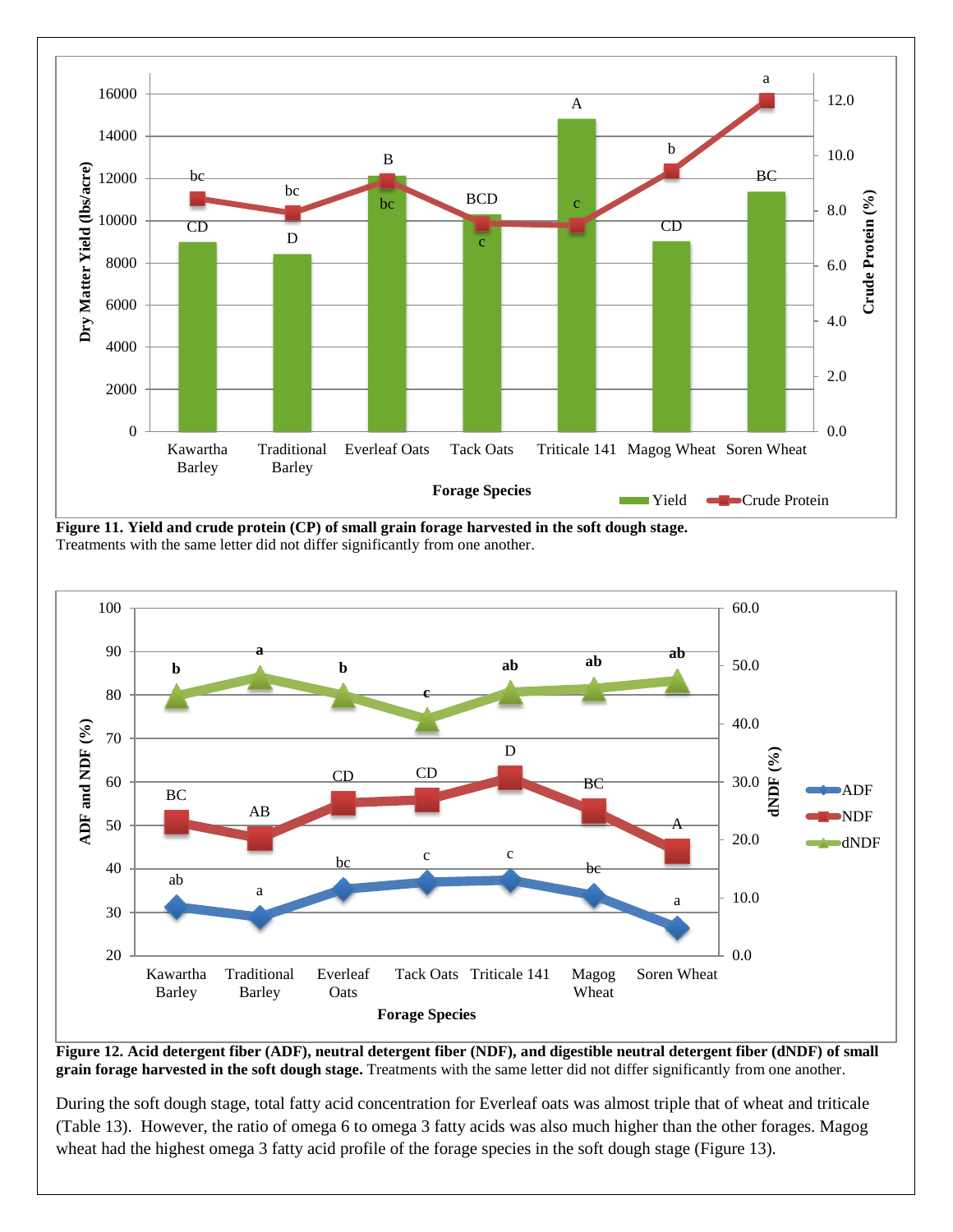#### **Table 13. Average forage fatty acid profile (%- in grey) and concentration (mg g-1 -in white) of small grain forage harvested in the soft dough stage.**

|                           |                      |             |               | Soft Dough |            |
|---------------------------|----------------------|-------------|---------------|------------|------------|
|                           | <b>Everleaf Oats</b> | Magog Wheat | Triticale 141 | Mean       | <b>LSD</b> |
| $SFA$ (%)                 | 24.2                 | 26.7        | $30.5*$       | 27.1       | 2.4699     |
| $SFA$ (mg $g^{-1}$ )      | $7.0*$               | 3.5         | 3.0           | 4.5        | 0.2895     |
| C16(%)                    | 18.5                 | $21.1*$     | $21.8*$       | 20.5       | 0.9332     |
| $C16$ (mg $g^{-1}$ )      | $5.3*$               | 2.8         | 2.2           | 3.4        | 0.3669     |
| MUPA(%)                   | $32.1*$              | 12.1        | 12.1          | 18.8       | 1.158      |
| MUFA $(mg g^{-1})$        | $9.5*$               | 1.6         | 1.2           | 4.1        | 1.1441     |
| PUFA $(%)$                | 43.8                 | $61.4*$     | 57.7          | 54.3       | 1.9101     |
| PUFA $(mg g^{-1})$        | 12.9*                | 8.3         | 5.8           | 9.0        | 1.4812     |
| $C18:2$ LA $(%)$          | 39.8                 | 45.8*       | $46.4*$       | 44.0       | 4.0377     |
| C18:2 LA $(mg g^{-1})$    | $11.7*$              | 6.2         | 4.7           | 7.5        | 1.4784     |
| C18:3 LNA (%)             | 3.8                  | $15.4*$     | 9.7           | 9.6        | 2.3211     |
| C18:3 LNA $(mg g^{-1})$   | 1.1                  | $2.1*$      | 1.0           | 1.4        | 0.2945     |
| Omega 3 FA (%)            | 4.0                  | $15.5*$     | 9.9           | 9.8        | 2.3176     |
| Omega 3 FA $(mg g^{-1})$  | 1.2                  | $2.1*$      | 1.0           | 1.4        | 0.2932     |
| Omega 6 FA (%)            | 39.8                 | $45.9*$     | 47.8*         | 44.5       | 3.5367     |
| Omega 6 FA $(mg g^{-1})$  | $11.8*$              | 6.2         | 4.8           | 7.6        | 1.425      |
| Total FA $(mg g^{-1})$    | 29.4*                | 13.4        | 10.0          | 17.6       | 2.8296     |
| Ratio Omega 6: Omega 3 FA | 10.19*               | 3.11        | 4.85          | 6.05       | 1.1546     |

*SFA Saturated Fatty Acids, MUFA mono-unsaturated fatty acids, PUFA poly-unsaturated fatty acids, LA linoleic acid, LNA linolenic acid.* 



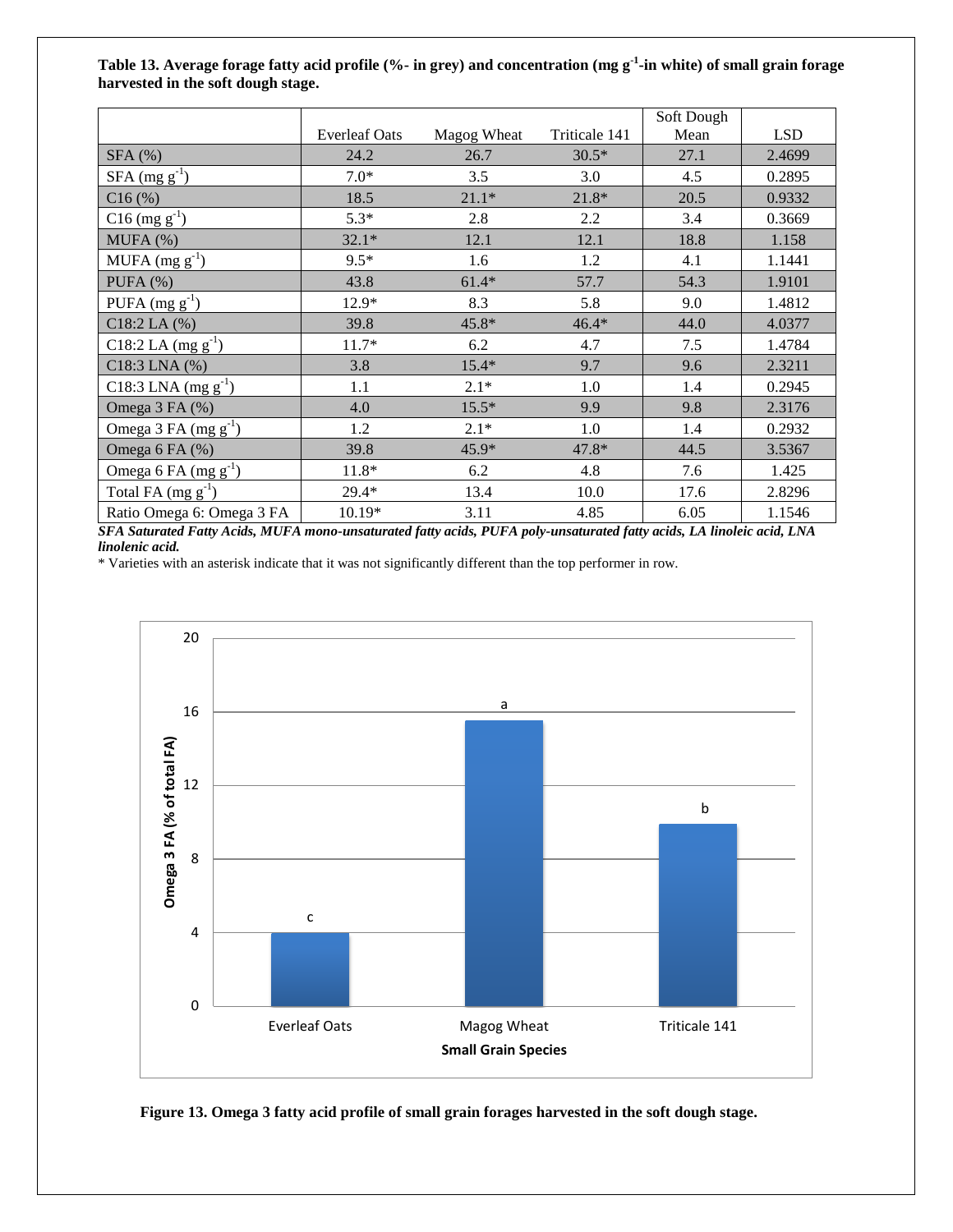#### **Grain Harvest**

Grain was harvested on 3-Aug 2012. Soren wheat had the highest grain yields of all the species, with almost 2500 lbs acre<sup>-1</sup> (Table 14, Figure 14). Both wheat varieties yielded significantly more than other species, with Traditional barley yields close behind. Soren and Magog wheat also had the highest crude protein levels, around 17%. Magog wheat had the lowest ADF and NDF, and highest starch, total digestible nutrients, net energy for lactation, non fiber carbohydrates and nonstructural carbohydrates (Figure 15). Soren wheat and Triticale 141 also had similarly high grain quality characteristics. The oats had higher fiber than the other grains due to the hulls that did not thresh freely from the grain, however this fiber was highly digestible.

| <b>Grain Stage</b>        | DM            | <b>Yield</b>          | $\bf CP$ | ADF           | <b>NDF</b>    | dNDF | <b>Starch</b> | <b>TDN</b>    | <b>NEL</b>     | <b>NFC</b>     | <b>NSC</b>    |
|---------------------------|---------------|-----------------------|----------|---------------|---------------|------|---------------|---------------|----------------|----------------|---------------|
|                           | $\frac{6}{6}$ | $lb$ ac <sup>-1</sup> | $\%$     | $\frac{0}{0}$ | $\frac{6}{6}$ | $\%$ | $\frac{6}{9}$ | $\frac{6}{6}$ | Mcal $lb^{-1}$ | $\frac{6}{10}$ | $\frac{0}{0}$ |
| Kawartha Barley           | 89.6          | 1104                  | 12.8     | 7.7           | 19.6          | 71.7 | 61.1          | 79.5          | 0.833          | 64.0           | 63.4          |
| <b>Traditional Barley</b> | 89.3          | 1949                  | 12.8     | 7.3           | 18.7          | 71.6 | 58.8          | 80.0          | 0.840          | 64.8           | 61.1          |
| <b>Everleaf Oats</b>      | $92.2*$       | 905                   | 14.2     | 19.8          | 34.6          | 75.4 | 43.8          | 72.0          | 0.753          | 45.8           | 47.3          |
| Tack Oats                 | 91.9*         | 751                   | 13.6     | 20.9          | 32.9          | 63.1 | 44.6          | 72.2          | 0.755          | 48.2           | 48.2          |
| Triticale 141             | 89.2          | 1099                  | 14.4     | $5.1*$        | $15.2*$       | 69.5 | $65.5*$       | 81.4*         | $0.855*$       | $67.2*$        | $67.8*$       |
| Magog Wheat               | 88.8          | $2271*$               | $16.7*$  | $3.2*$        | $11.1*$       | 68.6 | 66.4*         | $82.6*$       | $0.868*$       | $69.6*$        | $69.1*$       |
| Soren Wheat               | 89.9          | 2489*                 | $17.6*$  | $3.5*$        | $12.2*$       | 68.1 | $65.1*$       | 81.9*         | $0.858*$       | $67.3*$        | $67.5*$       |
| Grain Mean                | 90.1          | 1510                  | 14.6     | 9.6           | 20.6          | 69.7 | 57.9          | 78.5          | 0.823          | 61.0           | 60.6          |
| <b>LSD</b>                | 1.04          | 519                   | 1.29     | 2.37          | 4.82          | 2.38 | 4.52          | 2.05          | 0.023          | 4.53           | 4.53          |

**Table 14. Small grain forage yield and quality of grain, August 2012.**